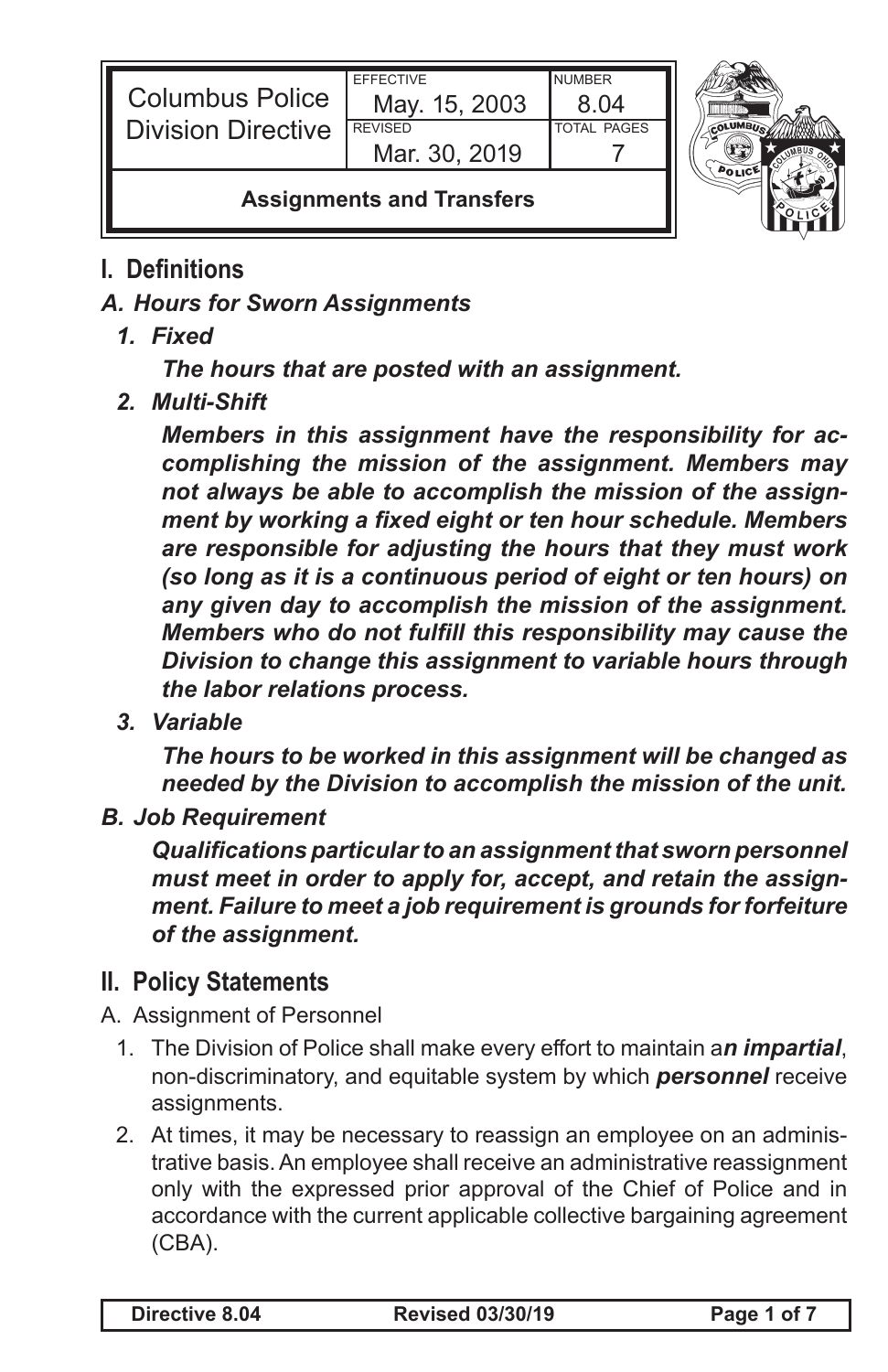- 3. Newly-promoted sergeants and lieutenants will normally be assigned to a Patrol zone; however, Division needs and interests may dictate or determine that a newly promoted sergeant or lieutenant is better suited for service elsewhere.
- 4. When a sworn assignment vacancy exists within a unit, the supervisor in charge of that position may first realign sworn personnel within the unit to fill the vacancy, subject to the approval of the Chief of Police and in accordance with the current CBA.
- 5. *Division personnel* are encouraged to seek training and develop skills that may prepare and qualify them for assignments which they desire.
- *6. When a supervisor realigns his or her unit or has a vacancy, sworn personnel from within the unit who are working temporary assignments shall be considered for permanent assignments. Sworn personnel who are working a temporary assignment may apply for and accept a new permanent assignment without vacating their temporary assignment prior to its conclusion as long as they remain in a regular duty status.*
- B. Job Description Manual for Sworn Personnel
	- 1. *Personnel* desiring to make a change to the Job Description Manual shall refer to the current CBA *and forward a letter through their chain of command to the Chief of Police*.
	- 2. *T*he Job Description Manual*, and any changes thereto,* shall be maintained by the *Assignment and Transfer Committee Chairperson in an electronic format only*. The manual *may be referenced by*  all personnel *through* the Division*'s electronic document management system.*
- C. Assignment Application
	- 1. Sworn *Division* personnel*, and civilian personnel as applicable,* shall complete *an* Assignment Application via *the Job Postings link on* the intranet to be considered for a vacancy*. Personnel should only apply for assignments they are willing and able to accept.*
	- 2. *Division* personnel who do not meet or have all the listed requirements for a vacancy *at the time of application* shall not be considered for the assignment.
	- *3. Sworn personnel shall meet the exceptional qualification(s) listed in the Job Description Manual at the time of application in order to be considered for the assignment on the basis of an "exceptional qualification."*
	- *4.* Sworn personnel who are on vacation, sick leave, or other approved leave may permit their Assignment Application to be submitted by another employee. The individual completing the application shall electronically sign on behalf of the other employee.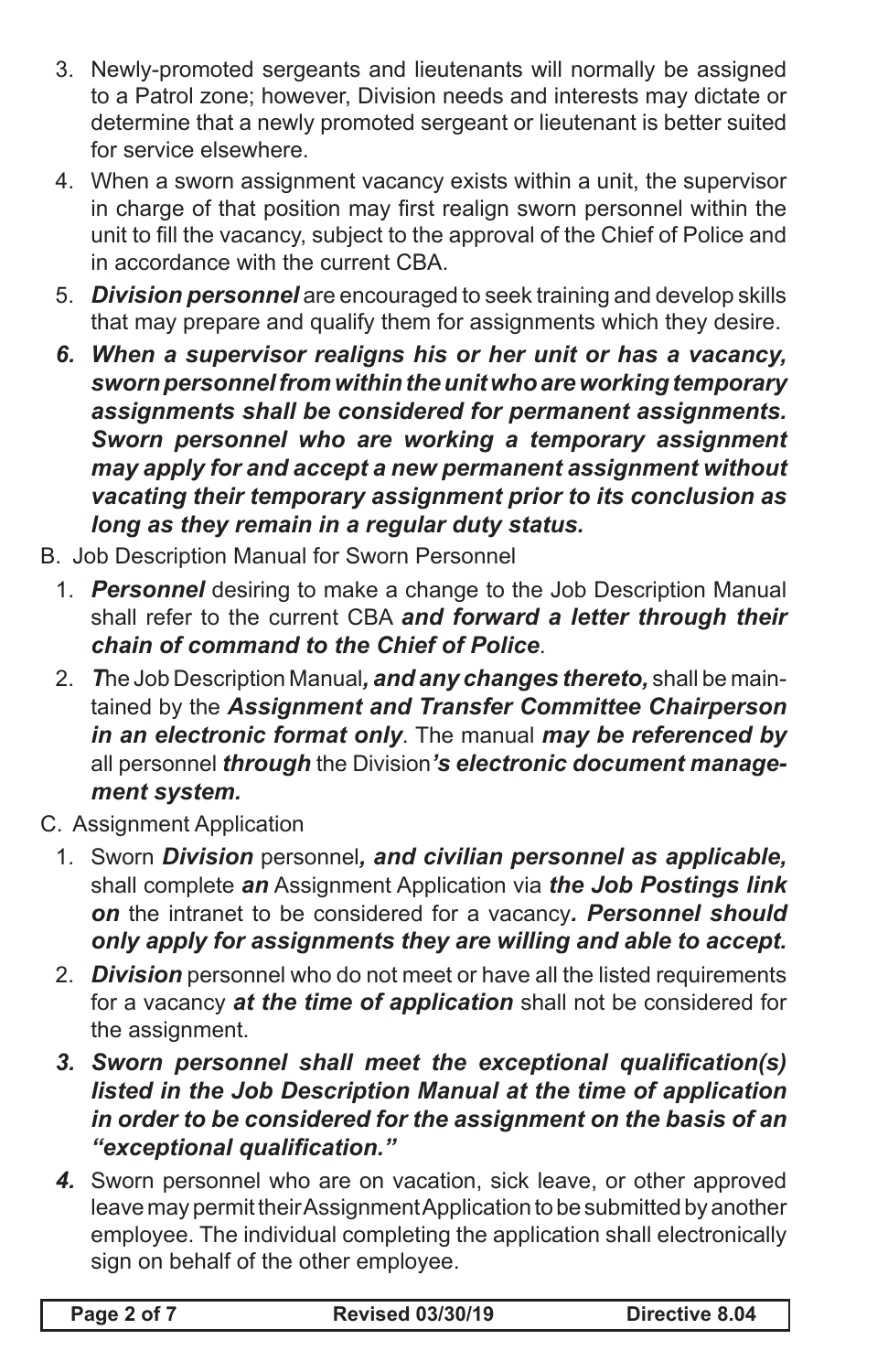- a. Division personnel may complete an Assignment Application for another employee only with the consent of the affected employee.
- *D. Additional Training*
	- *1. Sworn personnel who are unable or unwilling to successfully comply with the specific provisions of the sections titled "Job Requirements" and "Additional Training" in the Job Description Manual for the assignment within the specified time frame shall forfeit the assignment.*
	- *Note: "Specific provisions" does not include the catch-all phrase "any training that is required, needed, and available."*
	- *2. Proposed changes in a job description's "Additional Training" section shall be submitted through the chain of command as described in Section II,B.*
- *E.* Supervisors and applicants for all civilian vacancies and assignments shall refer to the appropriate CBA.
- **III. Procedures**
- *A. Job Description Manual Revisions*
	- *1. Sworn Personnel*
		- *a. Forward a letter through your chain of command to the Chief of Police which includes a description of the requested change written in the format used in the manual and the reason for the request.*
	- *2. Chief of Police*
		- *a. Recommend approval or disapproval of the request and forward the information to the Assignment and Transfer Committee Chairperson consistent with the current CBA.*
	- *3. Assignment and Transfer Committee*
		- *a. Review the request and interview the originator if necessary.*
		- *b. Review the recommendation(s) of the Chief of Police.*
		- *c. Forward the Committee's recommendation(s) to the Chief of Police or to the Labor Relations Committee when required.*
	- *4. Labor Relations Committee*
		- *a. Decide if the request is approved when applicable, and if approved, in what form.*
- *B. Posting* a Vacancy *After Realignment*
	- 1. Supervisor
		- *a. R*ealign personnel *from* within the unit *or section* to fill a vacancy:
		- *(1)* Select the most senior eligible officer, *or civilian employee as applicable,* meeting the job requirements and desiring the assignment.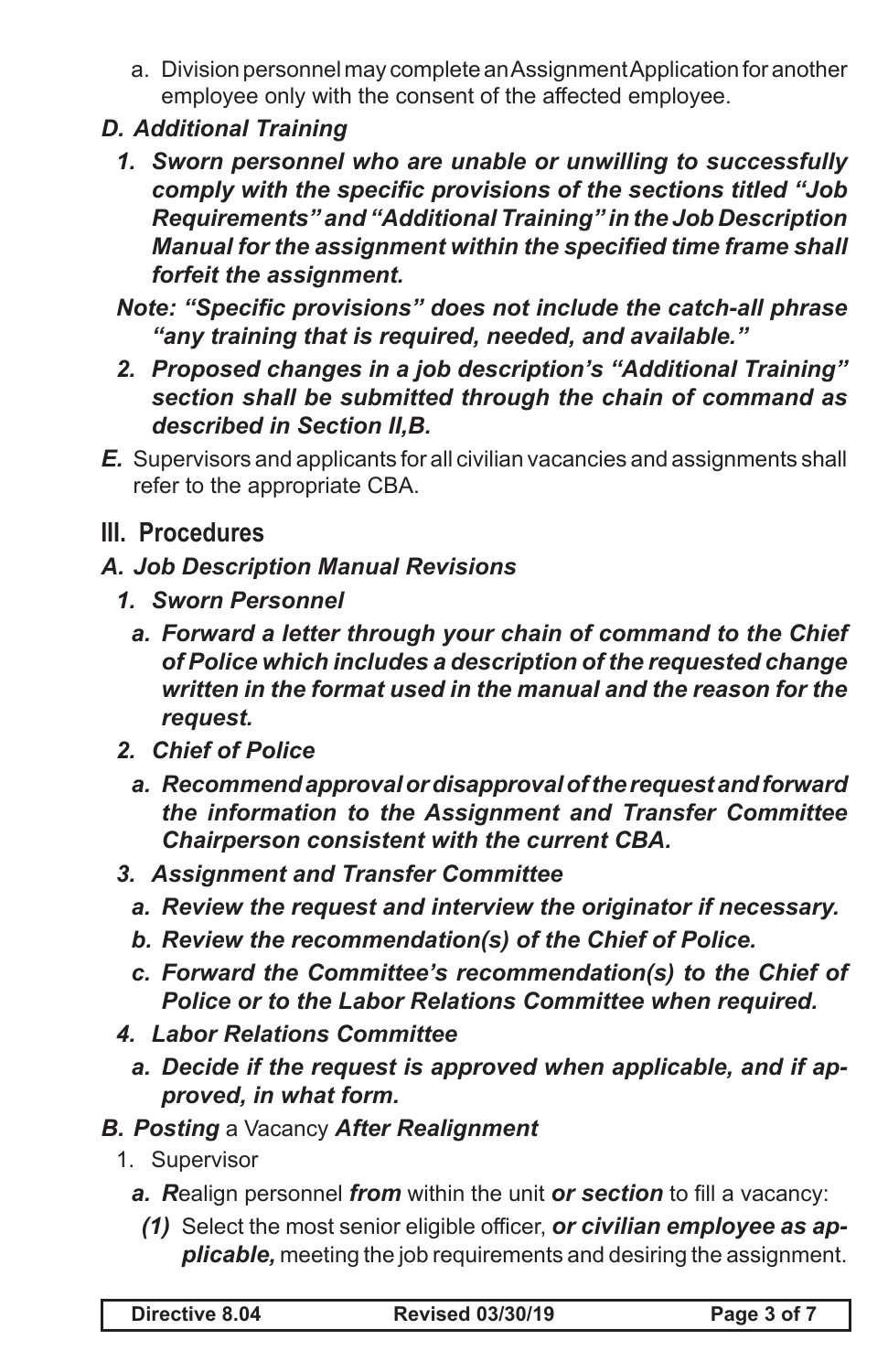- *(2)* Complete an Assignment Order, form A-33, electronically*, a*ttach *it* to an email*,* and forward it *to* your *entire* chain of command and the Personnel Unit for approval and/or comments.
- *b. C*omplete a Personnel Request Vacancy Posting, form A-16, *to* fill *the remaining* vacan*t position(s)* from outside the unit, and forward *it electronically* through your chain of command *to the Personnel Unit*.
- *2.* Chain of Command
	- a. Review the Assignment Order and seek clarification from the selecting supervisor if needed.
	- *b.* Review, sign, and forward the *electronic* copy of the Personnel Request Vacancy Posting form to the Personnel Unit.
	- Note: *All* assignments require a deputy chief's *digital* signature. The Chief of Police's *digital* signature is required when there is a change in days off, staffing, etc.
- *3.* Personnel Unit
	- *a.* Assign a number to the vacancy and cause notice of the vacancy to be posted on the Daily Bulletin as stipulated in the current CBA. Indicate in the notice:
		- *(1)* All information concerning the assignment, exceptional qualifications, job requirements, and all items listed on the Personnel Request Vacancy Posting form.
		- *(2)* The application deadline *date according to the approved Job Posting and Transfer Schedule posted under the Human Resources link on the intranet*.
- *C. Division Personnel* Seeking Assignment
	- 1. Sworn Personnel
		- a. Review the Job Description Manual for the specific assignment requested.
		- *b.* Complete the Assignment Application via the intranet.
		- *c.* If a job description has exceptional qualifications, and/or requirements marked with an asterisk, indicate on the Assignment Application how you meet the*m*.
		- *d.* Complete and submit the Assignment Application before the deadline.
		- *e. Accept or reject the assignment if contacted by the appropriate supervisor.*
	- *2. Civilian Personnel*
		- *a. Complete and submit the Assignment Application via the intranet if applicable.*

*Note: Applications can only be accepted for personnel already within the posted classification.*

| Page 4 of 7 | <b>Revised 03/30/19</b> | Directive 8.04 |
|-------------|-------------------------|----------------|
|-------------|-------------------------|----------------|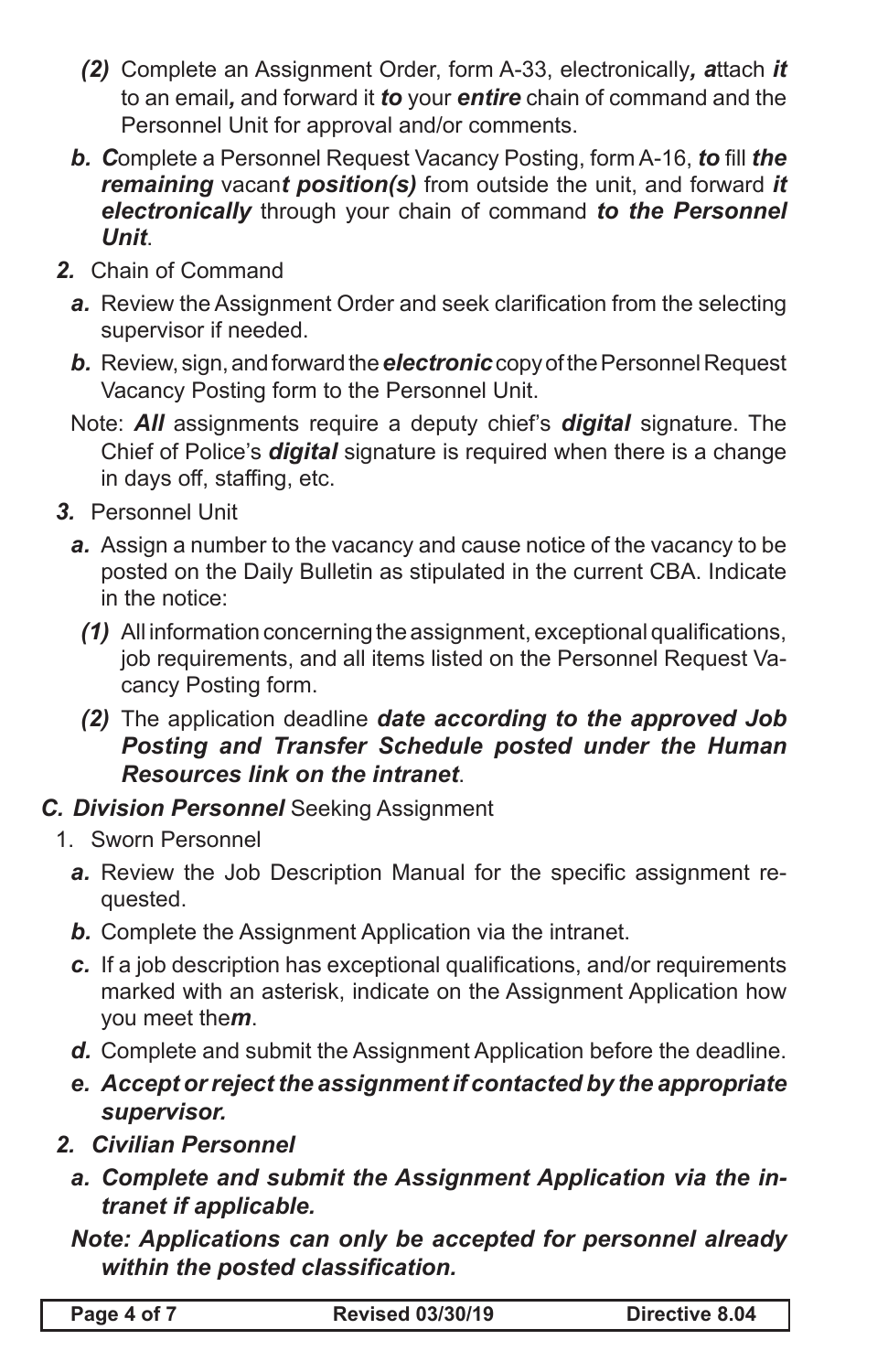## *D. Filling Assignments*

- *1.* Selecting Supervisor for Sworn Assignment*s*
	- *a.* Review the Assignment Applications for the vacancy posting.
	- **b.** Consider the senior applicant who meets the exceptional qualifications for the assignment as outlined in the Job Description Manual.
	- *c. For tested assignments, create the test and grading criteria with input from subject matter experts and forward the materials directly to the deputy chief for approval.*
	- *d.* Administer any tests, interviews, or demonstrations in accordance with the CBA *and in a uniform manner*. Eliminate any applicants who do not pass the test or meet the other requirements.
	- *e.* Weigh the seniority of the senior applicant in the process against the senior exceptionally qualified applicant when applicable.
	- **f.** Select an applicant to fill the vacancy based upon the above selection criteria.
		- *(1)* Verify the applicant still desires and is able to fill the assignment.
		- Note: Refer to the current CBA if the applicant is on military leave, restricted duty, marked off on sick or injury leave *(to include FMLA)*, or under an on-going investigation.
		- *(2)* If the applicant is being considered for any other assignment, coordinate with the applicant to determine which assignment is desired.
	- *g.* Complete an Assignment Order electronically*,* attach it to an email*,*  and forward it *to* your chain of command and the Personnel Unit for approval and/or comments.
		- *(1)* The form(s) must arrive in the Personnel Unit no later than 12:00 p.m. on the Monday before the anticipated effective date.
		- *(2)* Forms arriving late will push the effective date forward at least two weeks to the beginning of the following pay period *in order to ensure the transfer follows the job posting schedule*.
	- Note: The Job Posting and Transfer Schedule is located on the Division's intranet under Human Resources.
	- *h.* Advise the applicant's current chain of command *immediately* of the selection.
	- *i.* Upon the applicant's acceptance of the assignment, update the status on the electronic vacancy posting.
	- *j.* Notify your chain of command and the Patrol Administration Section as soon as practicable if no applicant accepts a posted Patrol assignment. The Patrol Administration Section will fill assignments by placing eligible officers into their first permanent assignment as appropriate.
	- Note: Notifications to the Patrol Administration Section can be made to Patroloffice@columbuspolice.org.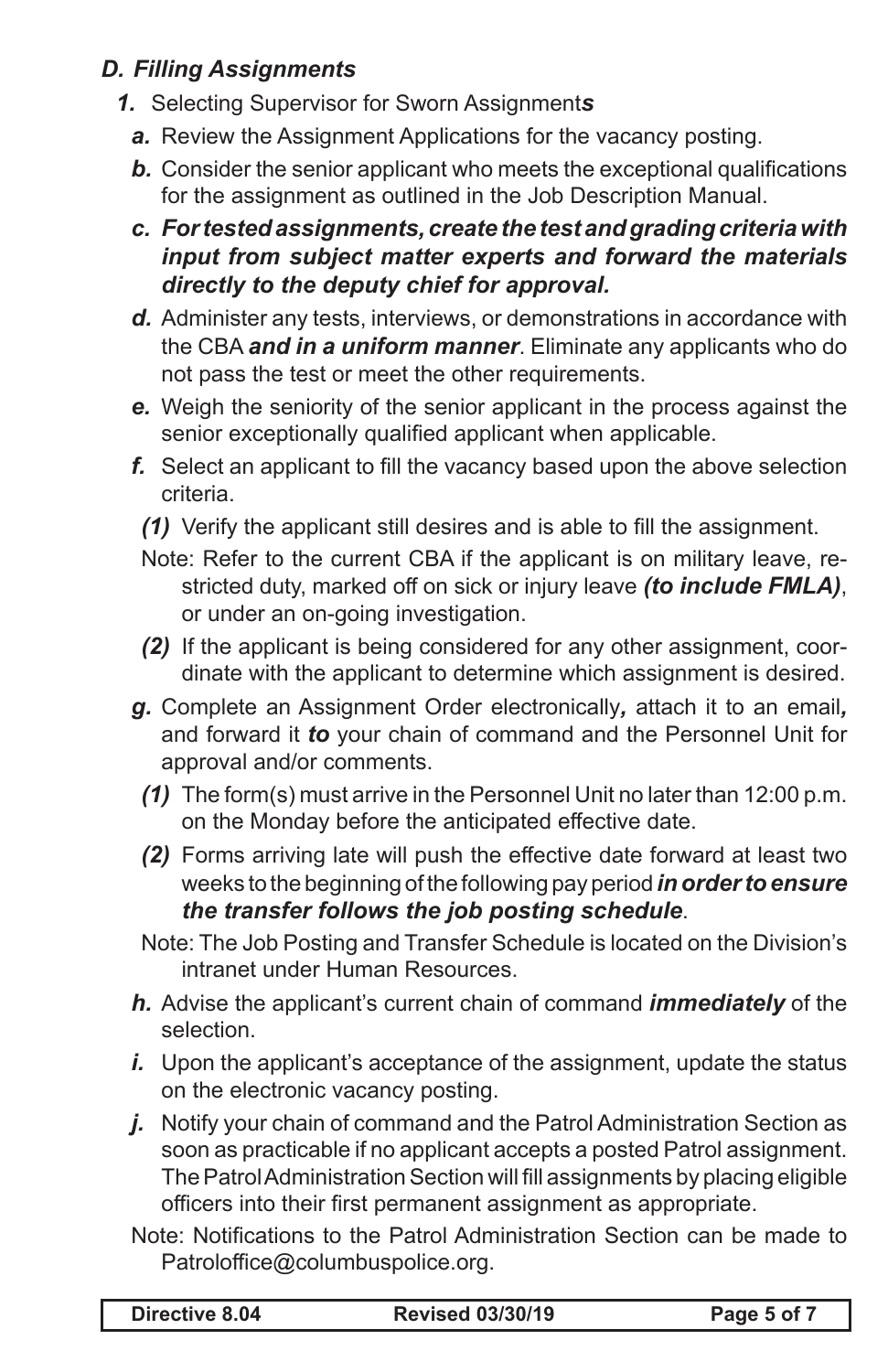- *2. Selecting Supervisor for Civilian Assignments*
	- *a. Review the Assignment Applications for the vacancy posting if applicable.*
	- *b. Contact the Payroll Unit Supervisor to receive the current seniority list and consider civilian Division personnel from the job classification contained in the vacancy posting by seniority when applicable.*
	- *c. Conduct interviews as necessary.*
	- *d. Select an applicant to fill the vacancy.*
		- *(1) Verify the applicant still desires and is able to fill the assignment.*
		- *Note: Refer to the current CBA or contact the Personnel Unit Supervisor for specific instructions on filling job vacancies.*
		- *(2) If the applicant is being considered for any other assignment, coordinate with the applicant to determine which assignment is desired.*
	- *e. If there are no applicants from within the Division, contact the Personnel Unit Supervisor for instructions on how to proceed.*
	- *f. Complete an Assignment Order electronically, attach it to an email, and forward it to your chain of command and the Personnel Unit for approval and/or comments.*
	- *g. Advise the applicant's current chain of command and Personnel Unit Supervisor of the selection.*
	- *h. Upon the applicant's acceptance of the assignment, update the status on the electronic vacancy posting.*
- *3.* Involved Chain of Command
	- **a.** Concur or object to the selection. Reasons for any objections must be stated in writing.
	- **b.** If objections are noted, forward all information through the chain of command to the Chief of Police.
	- *c. If a selection is denied by the Chief of Police, use the Chief's instructions to either fill, cancel, or administratively assign someone to the vacant assignment.*
- *4. Deputy Chief*
	- *a. Review the test and grading criteria.*
	- *b. If approved, return to the selecting supervisor for administration of the test.*
	- *c. If disapproved, return and provide direction to the selecting supervisor.*